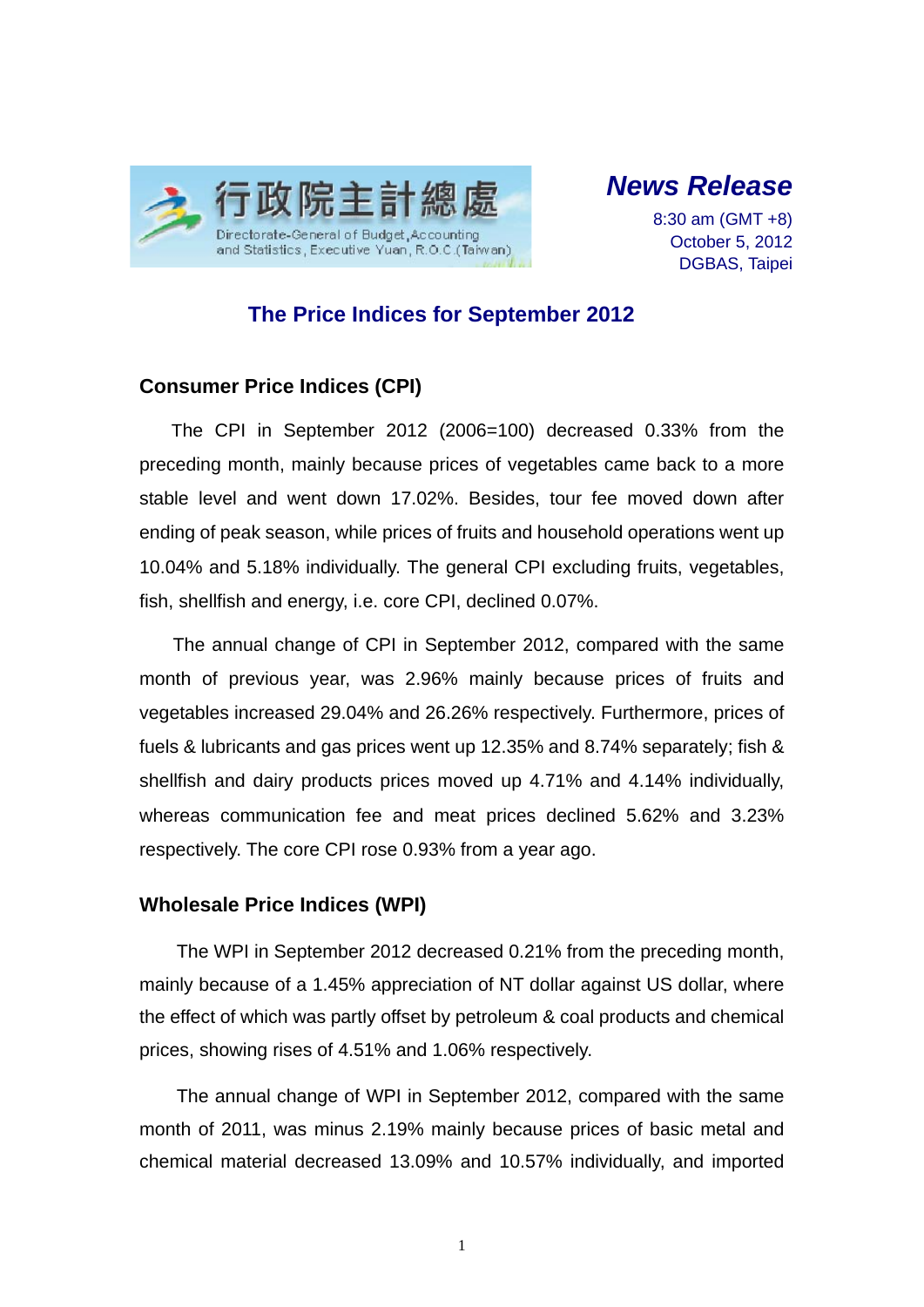iron sand moved to lower price level, which was offset by higher prices of vegetables and petroleum & coal products. The WPI for domestic sales excluding imports fell 0.07%; import price index declined 2.85% and export price index moved down 3.60%.



### **Statistical Tables**

Table1 The Changes of Consumer Price Indices Table2 The Changes of Wholesale Price Indices Table3 The Changes of Import Price Indices Table4 The Changes of Export Price Indices

#### **For Further Information:**

*Statistics Database:* http://eng.stat.gov.tw/ *DGBAS* news releases on the Internet: http://eng.dgbas.gov.tw/ *Tel:* +886-2-23803449; *Fax:* +886-2-23803465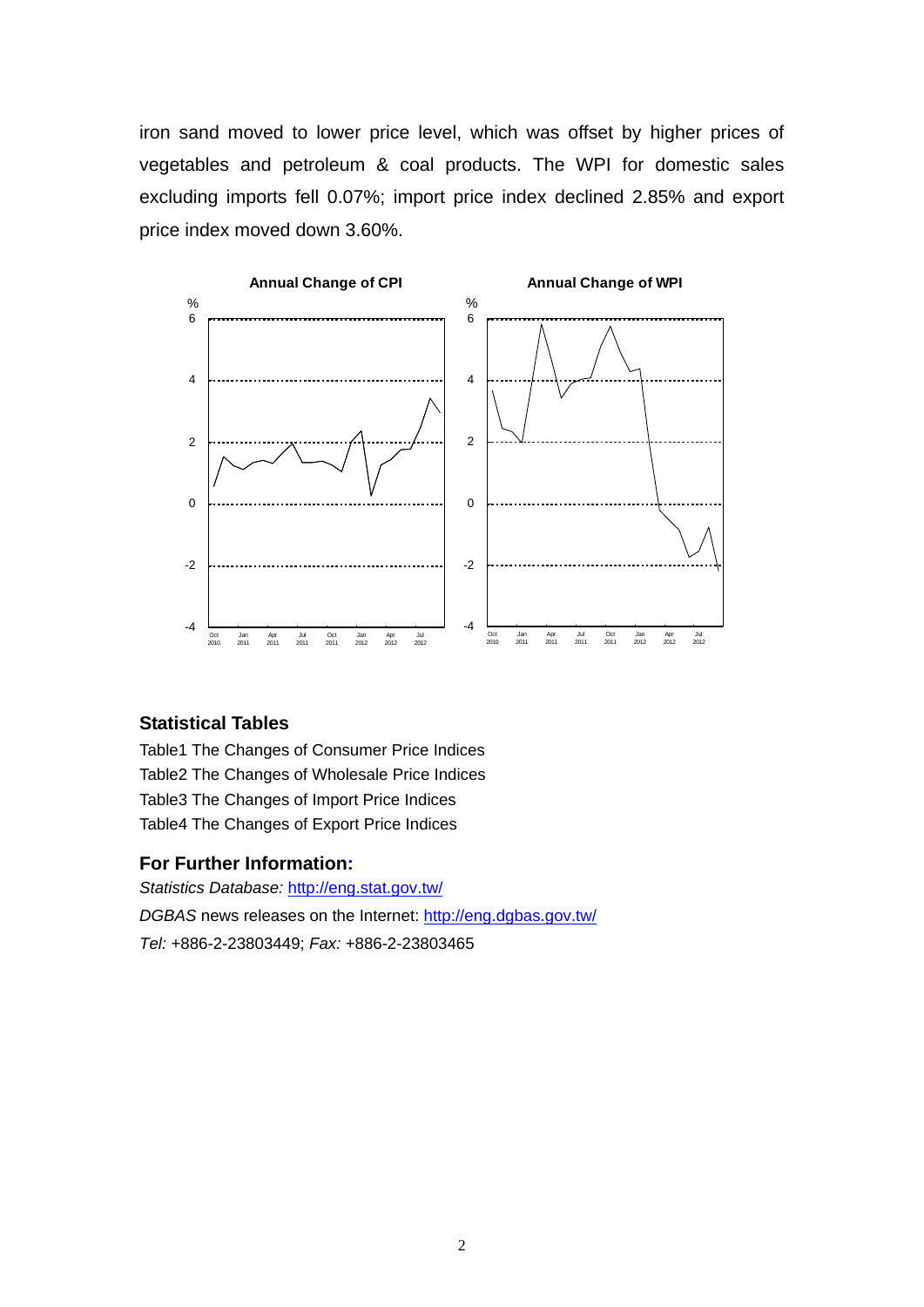## Table 1 The Changes of Consumer Price Indices

Sept. 2012

|                                             | Weight   | Index of     | Compared | Compared    | The First Nine   |
|---------------------------------------------|----------|--------------|----------|-------------|------------------|
|                                             | $(\%0)$  | Sept. 2012   | with     | with the    | Months of 2012   |
|                                             |          | $(2006=100)$ | Previous | Same        | Compared with    |
| Groups                                      |          |              | Month    | Month of    | the Same Period  |
|                                             |          |              | $(\% )$  | Previous    | of Previous Year |
|                                             |          |              |          | Year $(\%)$ | (%)              |
| General Index                               | 1,000.00 | 110.39       | $-0.33$  | 2.96        | 1.96             |
| <b>Basic Group</b>                          |          |              |          |             |                  |
| 1. Food                                     | 260.82   | 123.09       | $-1.05$  | 6.54        | 4.64             |
| Cereals & Cereal Products                   | 19.72    | 124.36       | 0.32     | 2.09        | 2.84             |
| Meat                                        | 23.08    | 122.35       | 0.35     | $-3.23$     | $-2.67$          |
| Eggs                                        | 2.00     | 132.87       | $-3.61$  | 1.10        | 9.82             |
| Fish & Shellfish                            | 16.71    | 147.69       | $-1.05$  | 4.71        | 4.18             |
| Vegetables                                  | 24.81    | 135.94       | $-17.02$ | 26.26       | 32.72            |
| Fruits                                      | 27.59    | 128.82       | 10.04    | 29.04       | 4.82             |
| Dairy Products                              | 10.51    | 135.06       | $-0.11$  | 4.14        | 5.99             |
| Edible Oil                                  | 1.70     | 150.82       | 4.99     | 2.02        | 0.67             |
| 2. Clothing                                 | 41.72    | 106.79       | $-0.78$  | 3.05        | 2.90             |
| Garments                                    | 26.97    | 101.18       | $-2.07$  | 4.64        | 2.99             |
| 3. Housing                                  | 279.47   | 105.94       | 0.46     | 1.42        | 1.07             |
| <b>Residential Rent</b>                     | 185.40   | 101.86       | 0.12     | 0.77        | 0.57             |
| Household Operations <sup>1</sup>           | 14.53    | 101.47       | 5.18     | $-0.29$     | 0.05             |
| Water, Electricity & Gas Supply             | 36.87    | 124.71       | 0.75     | 5.18        | 3.55             |
| Gas                                         | 9.70     | 141.63       | 2.56     | 8.74        | 8.15             |
| Electricity                                 | 22.00    | 122.04       | 0.00     | 4.48        | 1.97             |
| 4. Transportation & Communication           | 140.42   | 105.94       | 0.43     | 2.28        | $-0.13$          |
| Fuels & Lubricants                          | 32.55    | 134.90       | 1.63     | 12.35       | 4.45             |
| <b>Communication Fee</b>                    | 31.77    | 82.14        | 0.00     | $-5.62$     | $-7.91$          |
| 5. Medicines & Medical Care                 | 47.41    | 110.66       | 0.12     | 0.68        | 0.77             |
| Medicines & Health Food                     | 10.62    | 132.41       | 0.01     | 0.26        | 0.95             |
| 6. Education & Entertainment                | 171.48   | 101.50       | $-0.87$  | 0.80        | 0.68             |
| <b>Educational Expense</b>                  | 111.25   | 98.31        | 0.07     | $-0.13$     | $-0.08$          |
| Entertainment Expense                       | 60.22    | 107.29       | $-2.39$  | 2.42        | 1.99             |
| 7. Miscellaneous                            | 58.68    | 112.82       | $-0.45$  | 2.31        | 2.23             |
| Tobacco & Betelnut                          | 14.65    | 136.79       | $-0.20$  | 3.58        | 3.95             |
| <b>Personal Care Services</b>               | 14.78    | 100.03       | $-0.84$  | 2.03        | 1.43             |
| Commodity and Service Groups                |          |              |          |             |                  |
| 1. Commodity                                | 437.11   | 117.08       | $-0.58$  | 5.49        | 3.53             |
| (Excluding Food)                            | 264.95   | 110.64       | 0.18     | 3.32        | 1.93             |
| Non-durable Consumer Goods                  | 299.12   | 125.77       | $-0.75$  | 7.26        | 4.64             |
| (Excluding Food)                            | 126.96   | 124.42       | 0.42     | 5.56        | 3.07             |
| Semi-durable Consumer Goods                 | 62.85    | 103.65       | $-0.59$  | 2.37        | 1.61             |
| Durable Consumer Goods                      | 75.14    | 91.87        | 0.38     | $-0.69$     | $-0.26$          |
| 2. Service                                  | 562.89   | 104.97       | $-0.10$  | 0.87        | 0.68             |
| Food                                        | 88.66    | 115.84       | 0.10     | 2.56        | 2.26             |
| Housing                                     | 209.54   | 101.84       | 0.45     | 0.68        | 0.52             |
| Transportation & Communication              | 76.99    | 96.04        | $-0.18$  | $-2.20$     | $-2.77$          |
| Medical Care                                | 33.02    | 104.87       | 0.18     | 0.92        | 0.70             |
| Education & Entertainment                   | 129.64   | 109.23       | $-1.02$  | 1.50        | 1.57             |
| Miscellaneous                               | 23.83    | 100.37       | $-0.52$  | 1.59        | 1.47             |
| <b>Special Groups</b>                       |          |              |          |             |                  |
| General Index Excluding Fruits & Vegetables | 947.60   | 109.17       | 0.02     | 1.65        | 1.22             |
| General Index Excluding Food                | 739.18   | 105.80       | $-0.03$  | 1.56        | 0.94             |
| General Index Excluding Fruits, Vegetables, | 866.64   | 106.77       | $-0.07$  | 0.93        | 0.89             |
| Fish, Shellfish & Energy                    |          |              |          |             |                  |

Note: 1.includes nannies, housecleaning expenses and services paid for keeping household running efficiently. 2.All data are subject to revision 3 months after original publication due to late reports and corrections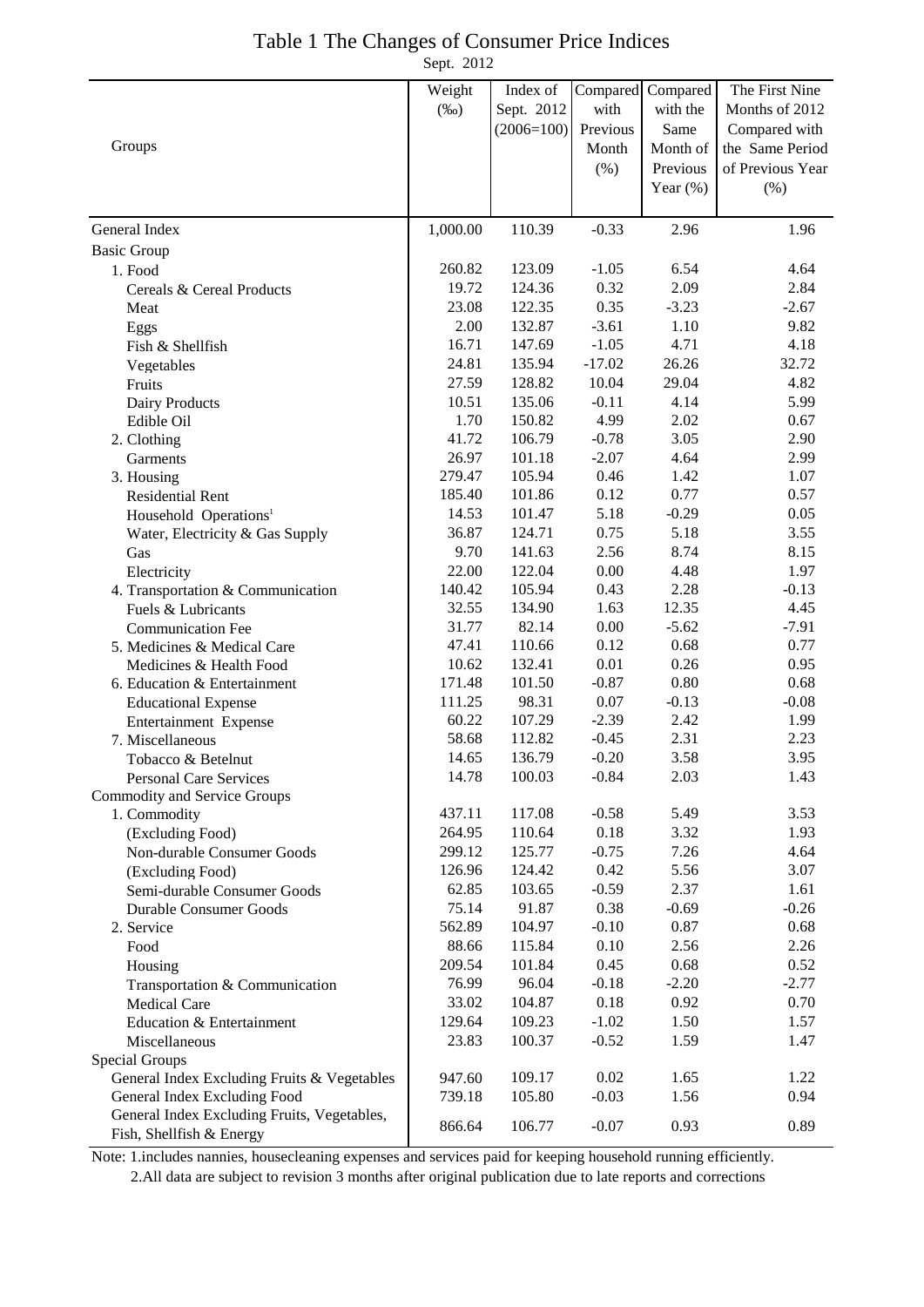## Table 2 The Changes of Wholesale Price Indices

Sept. 2012

| Groups                                           | Weight  | Index of     | Compared | Compared    | The First Nine   |
|--------------------------------------------------|---------|--------------|----------|-------------|------------------|
|                                                  | $(\%0)$ | Sept. 2012   | with     | with the    | Months of 2012   |
|                                                  |         | $(2006=100)$ | Previous | Same        | Compared with    |
|                                                  |         |              | Month    | Month of    | the Same Period  |
|                                                  |         |              | (% )     | Previous    | of Previous Year |
|                                                  |         |              |          | Year $(\%)$ | (% )             |
| General Index                                    | 1000.00 | 111.49       | $-0.21$  | $-2.19$     | $-0.22$          |
| <b>Domestic Sales Excluding Imports</b>          | 307.86  | 118.03       | 0.40     | $-0.07$     | $-0.86$          |
| Imports                                          | 327.09  | 122.21       | $-0.36$  | $-2.85$     | 0.45             |
| Exports                                          | 365.05  | 94.72        | $-0.65$  | $-3.60$     | $-0.32$          |
| <b>Basic Group</b>                               |         |              |          |             |                  |
| 1. Agriculture, Forestry, Fishing & Animal       |         |              |          |             |                  |
| <b>Husbandry Products</b>                        | 27.15   | 149.96       | $-1.94$  | 6.51        | 4.94             |
| (1) Farm Products                                | 12.87   | 150.33       | $-2.89$  | 19.63       | 7.69             |
| (2) Poultry & Livestock Products                 | 6.60    | 134.62       | $-1.88$  | $-5.35$     | $-6.70$          |
| (3) Forest Products                              | 0.41    | 110.61       | $-1.41$  | 11.68       | $-8.21$          |
| (4) Fishery Products                             | 7.27    | 162.48       | $-0.37$  | $-2.62$     | 10.43            |
| 2. Quarrying & Mineral Products                  | 57.59   | 170.53       | $-0.50$  | 0.56        | 4.62             |
| (1) Crude Petroleum & Natural Gas                | 45.78   | 169.02       | 0.16     | 5.72        | 7.24             |
| (2) Sand, Stone & Clay Quarrying                 | 2.56    | 103.75       | 0.44     | 2.43        | 2.08             |
| (3) Other Mineral Products                       | 9.25    | 201.84       | $-3.19$  | $-16.07$    | $-3.86$          |
| 3. Manufacturing Products                        | 890.99  | 104.63       | $-0.13$  | $-3.30$     | $-1.12$          |
| $(1)$ Foods                                      | 18.50   | 137.88       | 0.64     | 2.55        | 0.74             |
| (2) Beverages                                    | 5.34    | 107.24       | $0.01\,$ | 2.88        | 3.22             |
| (3) Tobaccos                                     | 2.49    | 131.98       | 0.00     | 8.07        | 8.29             |
| (4) Textile Products                             | 21.67   | 123.22       | $-0.96$  | $-4.89$     | $-4.75$          |
| (5) Wearing Apparel & Clothing Accessories       | 4.65    | 106.98       | $-0.68$  | 3.55        | 6.65             |
| (6) Leather, Fur & Related Products              | 4.97    | 117.98       | $-0.15$  | 2.21        | 4.89             |
| (7) Wood & Bamboo Products                       | 2.15    | 116.49       | $-0.85$  | $-1.27$     | 1.03             |
| (8) Pulp, Paper, Paper Products & Printed Matter | 15.11   | 113.11       | $-0.87$  | $-5.79$     | $-4.74$          |
| (9) Petroleum & Coal Products                    | 54.63   | 155.79       | 4.51     | 8.45        | 5.82             |
| (10)Chemical Material                            | 91.92   | 120.20       | 1.06     | $-10.57$    | $-7.25$          |
| (11) Chemical Products & Medical Goods           | 28.00   | 109.91       | $-0.42$  | $-3.35$     | 0.05             |
| (12) Rubber & Plastic Products                   | 22.42   | 116.60       | $-0.24$  | $-1.96$     | 1.09             |
| (13) Non-metallic Mineral Products               | 13.93   | 106.21       | $-0.32$  | 1.50        | 0.65             |
| (14) Basic Metal                                 | 84.77   | 108.52       | $-1.26$  | $-13.09$    | $-9.58$          |
| (15) Fabricated Metal Products                   | 42.26   | 108.28       | $-0.87$  | $-4.93$     | $-3.04$          |
| (16) Electronic Parts & Components               | 261.17  | 73.90        | $-1.08$  | $-1.68$     | 0.91             |
| (17) Computer, Electronic & Optical Products     | 64.22   | 75.95        | $-1.11$  | $-1.40$     | 2.34             |
| (18) Electrical Equipment                        | 34.70   | 108.48       | $-0.56$  | $-2.66$     | $-1.06$          |
| (19) Machinery & Equipment                       | 67.61   | 114.19       | $-0.82$  | $-1.19$     | 3.23             |
| (20) Transport Equipment & Parts                 | 34.78   | 110.99       | $-0.39$  | 0.23        | 1.98             |
| (21) Furniture & Fixtures                        | 5.20    | 110.21       | $-1.16$  | 0.36        | 3.97             |
| (22) Miscellaneous Products                      | 10.51   | 111.65       | $-0.92$  | $-0.91$     | 2.63             |
| 4. Water Supply, Electricity & Gas               | 24.28   | 148.84       | 0.93     | 11.12       | 5.02             |
| By Stage of Processing                           |         |              |          |             |                  |
| 1.Raw Materials                                  | 138.48  | 154.27       | 0.16     | $-3.95$     | $-1.08$          |
| 2. Intermediate Materials                        | 356.29  | 112.08       | 0.11     | $-1.94$     | $-1.09$          |
| 3. Finished Goods                                | 140.17  | 115.06       | $-0.44$  | 2.66        | 3.28             |
| (1) Capital Goods                                | 53.38   | 110.70       | $-0.62$  | $-0.82$     | 2.85             |
| (2) Consumer Goods                               | 86.79   | 117.23       | $-0.33$  | 4.78        | 3.52             |
| Special Groups                                   |         |              |          |             |                  |
| <b>Domestic Sales</b>                            | 634.95  | 119.92       | 0.01     | $-1.53$     | $-0.17$          |
| <b>Domestic Products</b>                         | 672.91  | 106.19       | $-0.11$  | $-1.82$     | $-0.60$          |
| Non-Heavy Chemical Industrial Products           | 166.01  | 114.91       | $-0.46$  | $-1.95$     | $-0.41$          |
| Heavy Chemical Industrial Products               | 724.98  | 102.30       | $-0.04$  | $-3.65$     | $-1.30$          |

Note: All data are subject to revision 3 months after original publication due to late reports and corrections by respondents.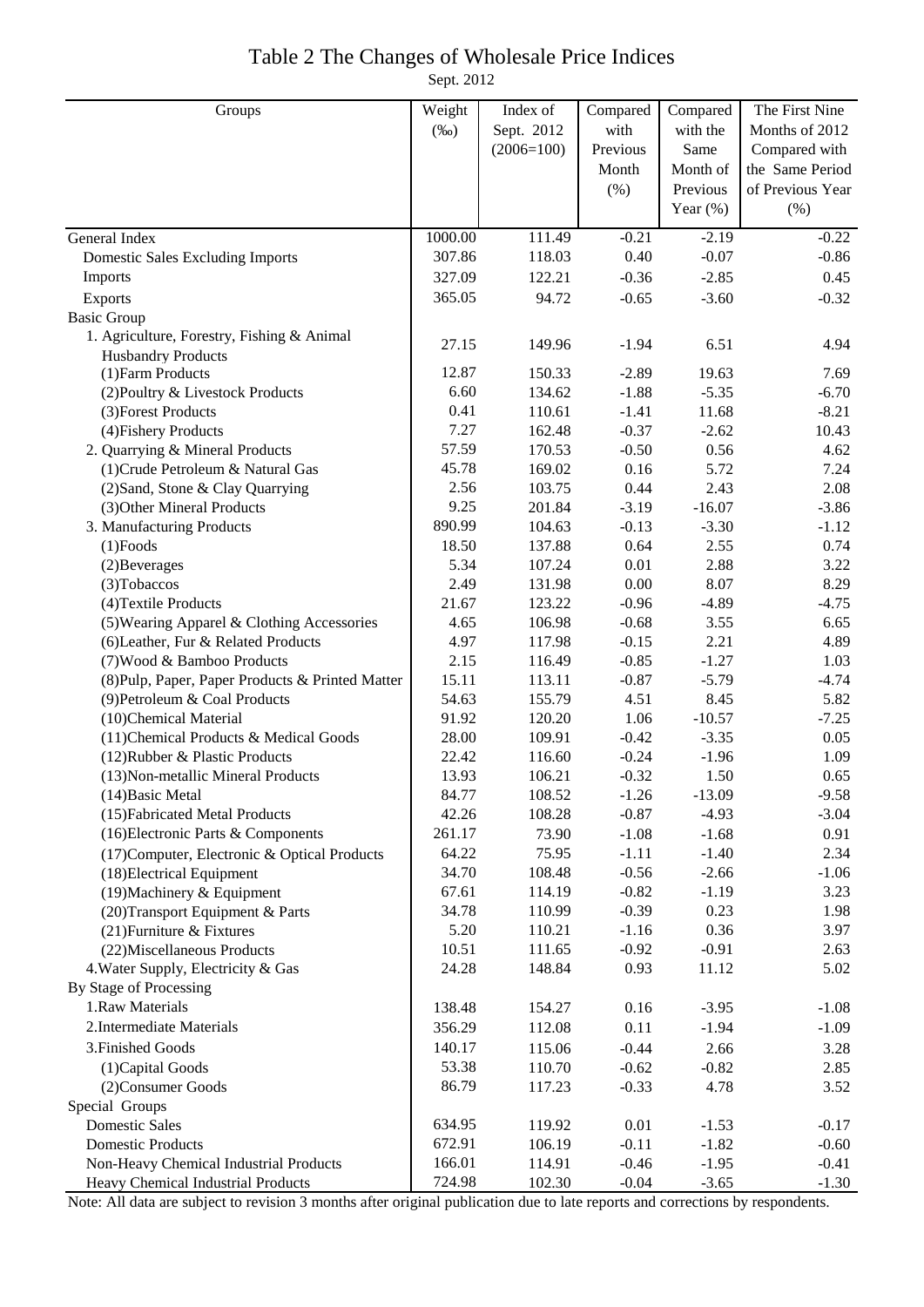# Table 3 The Changes of Import Price Indices

Sept. 2012

|                                                       | Weight<br>$(\%0)$ | Index of<br>Sept. 2012<br>$(2006=100)$ | Compared<br>with<br>Previous | Compared<br>with the<br>Same        | The First<br>Nine Months<br>of 2012                               |
|-------------------------------------------------------|-------------------|----------------------------------------|------------------------------|-------------------------------------|-------------------------------------------------------------------|
| Groups                                                |                   |                                        | Month<br>(% )                | Month of<br>Previous<br>Year $(\%)$ | Compared<br>with the<br>Same Period<br>of Previous<br>Year $(\%)$ |
| Basic Group (on N.T.D. Basis)                         |                   |                                        |                              |                                     |                                                                   |
| General Index                                         | 1,000.00          | 122.21                                 | $-0.36$                      | $-2.85$                             | 0.45                                                              |
| 1. Animal, Vegetable Products & Prepared<br>Foods     | 34.64             | 162.25                                 | $-0.04$                      | 5.83                                | 1.32                                                              |
| 2. Mineral Products & Nonmetallic Mineral<br>Products | 208.51            | 171.41                                 | 0.32                         | 0.50                                | 4.18                                                              |
| 3. Textiles & Textile Articles                        | 13.85             | 124.49                                 | $-2.49$                      | $-12.55$                            | $-10.36$                                                          |
| 4. Wood, Paper, Pulp & Articles Thereof               | 17.93             | 109.41                                 | $-1.17$                      | $-7.35$                             | $-5.58$                                                           |
| 5. Chemicals, Plastics, Rubber & Articles<br>Thereof  | 147.68            | 117.22                                 | $-0.11$                      | $-7.80$                             | $-2.67$                                                           |
| 6. Primary Metals & Articles Thereof                  | 118.38            | 109.28                                 | $-0.07$                      | $-12.51$                            | $-9.87$                                                           |
| 7. Machinery, Optical & Precision Instruments         | 166.28            | 114.15                                 | $-0.82$                      | $-1.76$                             | 3.02                                                              |
| 8. Electronic Machinery                               | 258.41            | 81.34                                  | $-1.23$                      | 0.35                                | 3.12                                                              |
| 9. Transportation Equipment & Parts                   | 21.11             | 127.19                                 | $-0.58$                      | $-1.15$                             | 2.76                                                              |
| 10. Miscellaneous Products                            | 13.21             | 120.14                                 | $-1.06$                      | $-0.12$                             | 1.61                                                              |
| Basic Group (on U.S.D. Basis)                         |                   |                                        |                              |                                     |                                                                   |
| General Index                                         | 1,000.00          | 134.64                                 | 1.09                         | $-2.29$                             | $-1.62$                                                           |
| 1. Animal, Vegetable Products & Prepared<br>Foods     | 34.64             | 178.78                                 | 1.42                         | 6.44                                | $-0.77$                                                           |
| 2. Mineral Products & Nonmetallic Mineral<br>Products | 208.51            | 188.78                                 | 1.78                         | 1.09                                | 2.06                                                              |
| 3. Textiles & Textile Articles                        | 13.85             | 137.14                                 | $-1.07$                      | $-12.04$                            | $-12.20$                                                          |
| 4. Wood, Paper, Pulp & Articles Thereof               | 17.93             | 120.55                                 | 0.27                         | $-6.82$                             | $-7.53$                                                           |
| 5. Chemicals, Plastics, Rubber & Articles<br>Thereof  | 147.68            | 129.16                                 | 1.34                         | $-7.28$                             | $-4.68$                                                           |
| 6. Primary Metals & Articles Thereof                  | 118.38            | 120.49                                 | 1.39                         | $-12.00$                            | $-11.72$                                                          |
| 7. Machinery, Optical & Precision Instruments         | 166.28            | 125.74                                 | 0.63                         | $-1.19$                             | 0.90                                                              |
| 8. Electronic Machinery                               | 258.41            | 89.61                                  | 0.21                         | 0.92                                | 1.00                                                              |
| 9. Transportation Equipment & Parts                   | 21.11             | 140.09                                 | 0.86                         | $-0.59$                             | 0.65                                                              |
| 10. Miscellaneous Products                            | 13.21             | 132.34                                 | 0.37                         | 0.45                                | $-0.48$                                                           |

Note: All data are subject to revision 3 months after original publication due to late reports and corrections by respondents.